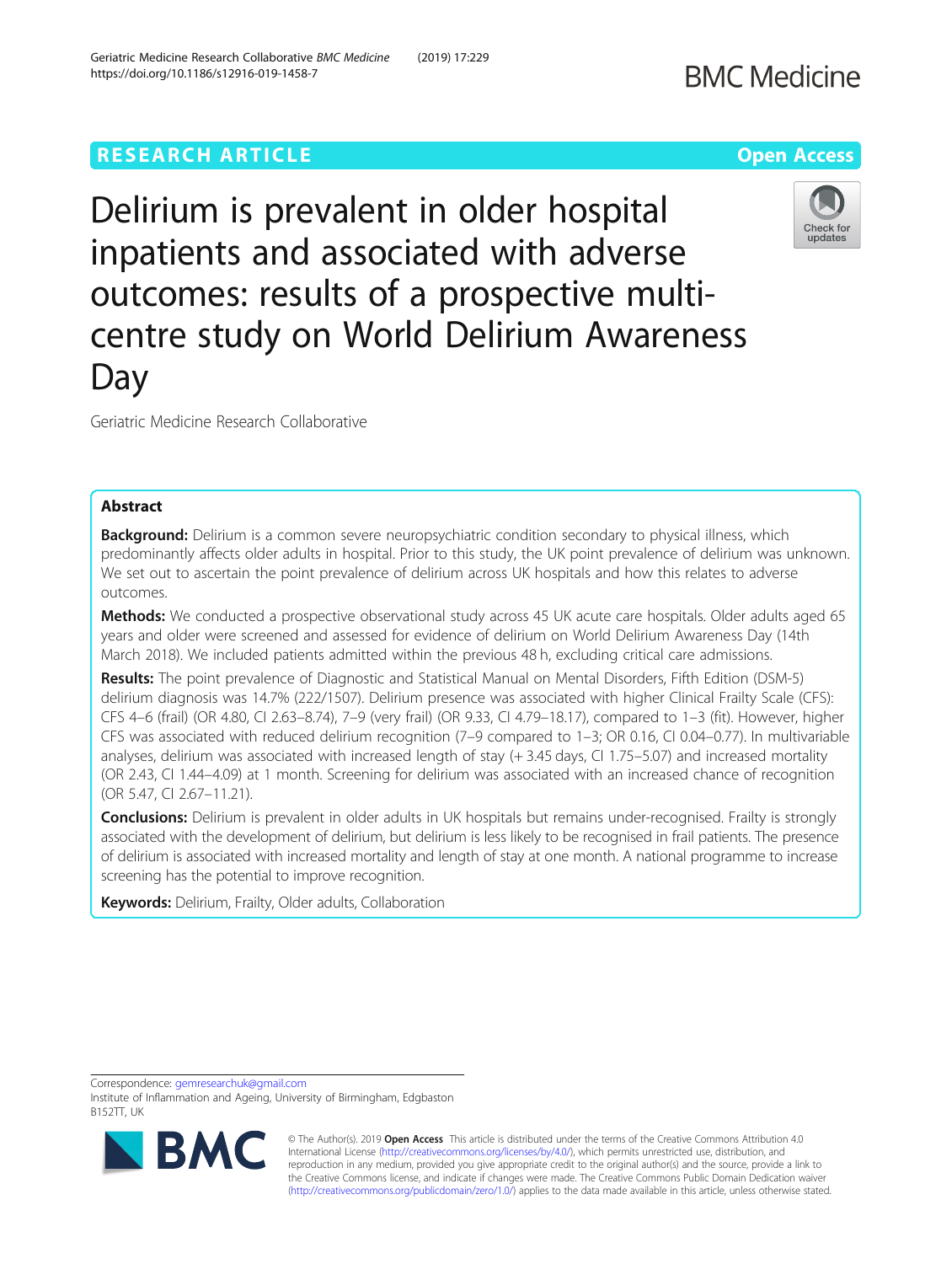# Background

Delirium is a neuropsychiatric syndrome, which disproportionately affects older people in hospital. The Diagnostic and Statistical Manual on Mental Disorders, Fifth Edition (DSM-5) defines delirium as an acute and/or fluctuating change in awareness, arousal, and other cognitive deficits due to physical illness or drugs [[1](#page-9-0), [2\]](#page-9-0). Psychomotor subtypes are hyperactive, characterised by motor agitation, perceptual differences, and delusions, and hypoactive, featuring predominantly motor retardation and thought process abnormality; or mixed [\[3\]](#page-9-0). It is very common, but prevalence differs across populations: 10–31% for most acute settings outside critical care [\[4](#page-9-0)]. Prior to our study, the largest point prevalence study of delirium using DSM criteria reported a prevalence of 19.6% amongst 280 general hospital adult inpatients in a single centre in Ireland [\[5](#page-9-0)].

Delirium is consistently associated with increased mortality, accounting for age, co-morbidity, and acute illness [[6\]](#page-9-0). It is also associated with increased length of hospital stay, new institutionalisation, and distress to patients and families [[4,](#page-9-0) [7\]](#page-9-0). Delirium commonly occurs in people with dementia [\[8](#page-9-0)] and is considered to worsen cognitive decline  $[9]$  $[9]$ . In people without dementia, an episode of delirium is associated with eightfold increased risk of later-life dementia diagnosis [[10\]](#page-9-0). Few studies have assessed the relationship between delirium and frailty [\[11](#page-9-0)–[14\]](#page-9-0).

Delirium remains underdiagnosed in up to three quarters of patients [[15](#page-9-0)–[18](#page-10-0)]. Incomplete understanding of delirium and resultant educational needs of healthcare professionals, alongside avoidant behaviours towards a challenging patient group, are likely contributory [\[19](#page-10-0)]. National Institute for Health and Care Excellence (NICE) Guidelines recommend that all patients aged 65 or over are screened for delirium upon hospital admission  $[20]$  $[20]$  $[20]$ ; this can be done using the 4 A's Test (4AT). The 4AT is a validated screening tool, which can be completed by any healthcare professional in less than 2 min [[21\]](#page-10-0). Diagnosis should be made using DSM-5, recorded in inpatient notes, and communicated to the general practitioner [\[22\]](#page-10-0).

This study set out to identify the point prevalence of delirium, rates of screening, and rates of recognition of delirium in non-elective admissions of older people within the UK. We aimed to assess patient and hospital factors inclusive of frailty measures that were predictive of delirium, screening, and recognition. Secondary outcomes included one-month mortality and length of stay.

### Methods

# Study design and setting

We conducted a multi-centre study of delirium screening, recognition, and discharge documentation on

Wednesday 14th March 2018: World Delirium Awareness Day. This is an annual international day, which aims to increase awareness of delirium amongst healthcare professionals, patients, carers, and stakeholders [[23\]](#page-10-0). This day was chosen to encourage an increased atmosphere acknowledging the importance of delirium screening and recognition within participating trusts and to encourage quality improvement strategies for the future. This involved acute care trusts within the UK who volunteered to participate. Participation was open to all hospitals within the UK, and the onus was put upon staff within individual sites to volunteer to participant rather than being selected. No financial incentives were provided to trusts to participate. Regional representatives emailed the staff at all sites to encourage participation. Data collected from each site were anonymised and entered into pre-formatted Excel spreadsheets. Spreadsheets were formatted so that data was entered in the same way for all sites. These spreadsheets were collated centrally. Our reporting is in line with Strengthening the Reporting of Observational Studies in Epidemiology (STROBE) guidelines (Additional file [3\)](#page-8-0) [\[24](#page-10-0)].

#### **Participants**

Inclusion criteria were adults aged  $\geq 65$  years (in line with NICE guidelines), admitted between 08:00 12th March 2018 and 07:59 14th March 2018, and still hospital inpatients at the time of assessment. Exclusion criteria were patients admitted to critical care, imminently approaching the end of life, or in whom it was impractical to assess for logistical reasons (e.g. patient undergoing operation, not at bedside). The minimum data required for inclusion was 4AT score and presence/absence of delirium.

# Delirium screening and assessment

Patient assessment as part of the study took place between 08:00 and 20:00 on 14 March 2018. All included patients were screened using the 4AT by the study team; in all patients who scored  $\geq 4/12$ , a further assessment for delirium was conducted. Our approach to further assessment for delirium was operationalised on DSM-5 (Additional file [1\)](#page-8-0). The 4AT was performed by a healthcare professional or student with training and support from the local geriatric medicine site lead. All formal DSM-5 assessments were performed by a healthcare professional; patients with  $4AT$  score  $\geq 4/12$  identified by students were reviewed by healthcare professionals. Standardised training was provided centrally to all via webcast and video resources. The presence or absence of delirium was classified as definite (meets DSM-5 criteria), possible (meets some DSM-5 criteria but not all), or no delirium. Motor subtype was classified by the Delirium Motor Subtype Scale (DMSS) [[19](#page-10-0)] as hypoactive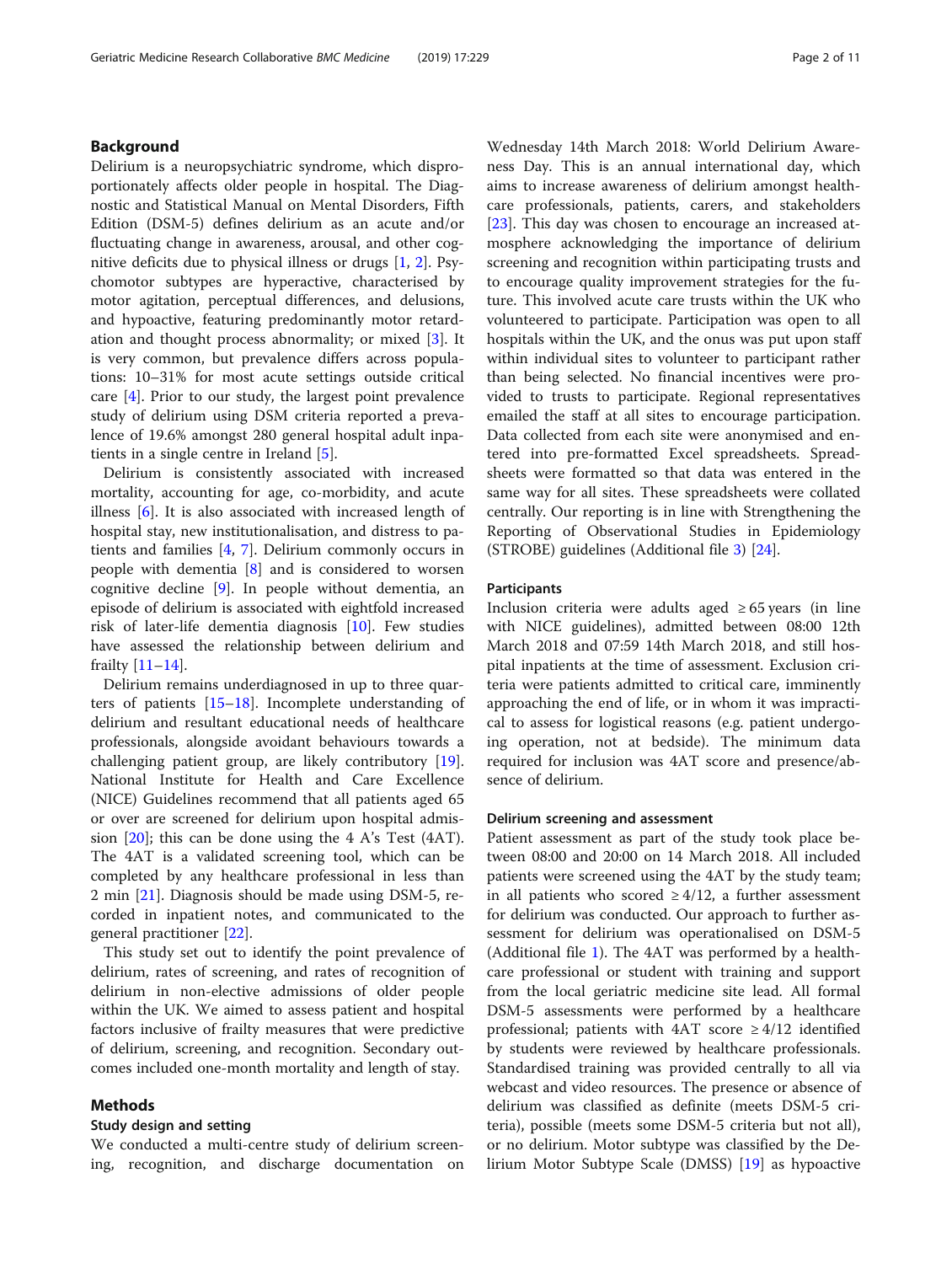<span id="page-2-0"></span>(reduced alertness), hyperactive (increased alertness or motor agitation), mixed (some features of both hypoactive and hyperactive), or no clear motor subtype.

# Additional data collection

Further patient details were recorded from the patient's hospital notes including age, gender, dementia status (known history—any history documented in the notes/ probable—no documented diagnosis but history of progressive cognitive impairment impairing activities of daily living documented/no dementia), and specialty at time of assessment (acute medicine/geriatric medicine/ stroke/other medicine/orthopaedic surgery/general surgery/other surgery). Clinical Frailty Scale (CFS) from 1 to 9 was determined prospectively from note review (functional status documentation) and clinical assessment by the student or healthcare professional assessing the patient as part of the study [[25](#page-10-0)]. We recorded if patients had been screened for delirium (using any recognised tool) by the usual care team and if a diagnosis of delirium was recorded in the medical notes by the usual care team prior to 4AT assessment as part of this study. Delirium was considered to have been recognised if a DSM-5 diagnosis was made during the assessment, and this had previously been documented by the usual care team. Each site collected data on local factors: presence of local delirium guidelines, local delirium patient leaflets, delirium screening tools in admission documentation booklets, geriatric medicine team embedded into the admissions unit, or a specialist delirium team. These were defined locally. Length of stay, mortality, and documentation of delirium on discharge documentation were collected up until 13th April 2018.

### Statistical methods

Statistical analysis was performed using IBM SPSS Statistics 22 (Chicago, IL, USA). We assessed the differences between patients with and without delirium using chi-squared tests for categorical data and independent t tests for continuous data. Grouping of variables was decided post hoc. Possible delirium was coded as no delirium, and probable dementia was coded as dementia. Frailty status was separated into three categories by CFS (fit, 1–3; frail, 4–6; very frail, 7–9). Delirium subtype was classified as hypoactive or other. Due to small numbers, general and other surgery specialties were grouped for the main analysis. General and other surgery were further grouped with orthopaedic surgery for recognition analysis; stroke was grouped with other medicine when analysing discharge documentation.

Binary logistic regression was performed to assess the effect of covariates upon delirium screening, prevalence, and recognition, and the effect of screening upon recognition. Patients who died within the follow-up period were excluded from the length of stay analysis. Length of stay was visually assessed for normality; Mann-Whitney U test was used to assess the length of stay in those with and without delirium. Effects of the presence of delirium upon length of stay were assessed using robust (bootstrapped) analysis of covariance (ANCOVA), adjusting for the variables above. Bootstrapping was performed due to skewed distribution of length of stay



Fig. 1 Flow chart demonstrating participation in delirium day study. On 14th March 2018, 45 hospitals participated in World Delirium Day study. Two thousand three hundred and eighty-five individuals met the study criteria of admission between 08:00 on 12th March 2018 and 07:59 on 14th March 2018. Thirty-seven individuals were excluded as they were judged to be imminently dying. Seven hundred and nineteen individuals were excluded for logistical reasons. Seventy-seven were excluded as they had not yet had their initial assessment. Forty-five were excluded because the assessment was deemed to cause undue distress. One thousand five hundred and seven individuals were screened with 4AT. Of these, 366 had a score equal to or greater than four and underwent further assessment of delirium using DSM-5 criteria. Of those who were 4AT positive, 222 were proven to have DSM-5 delirium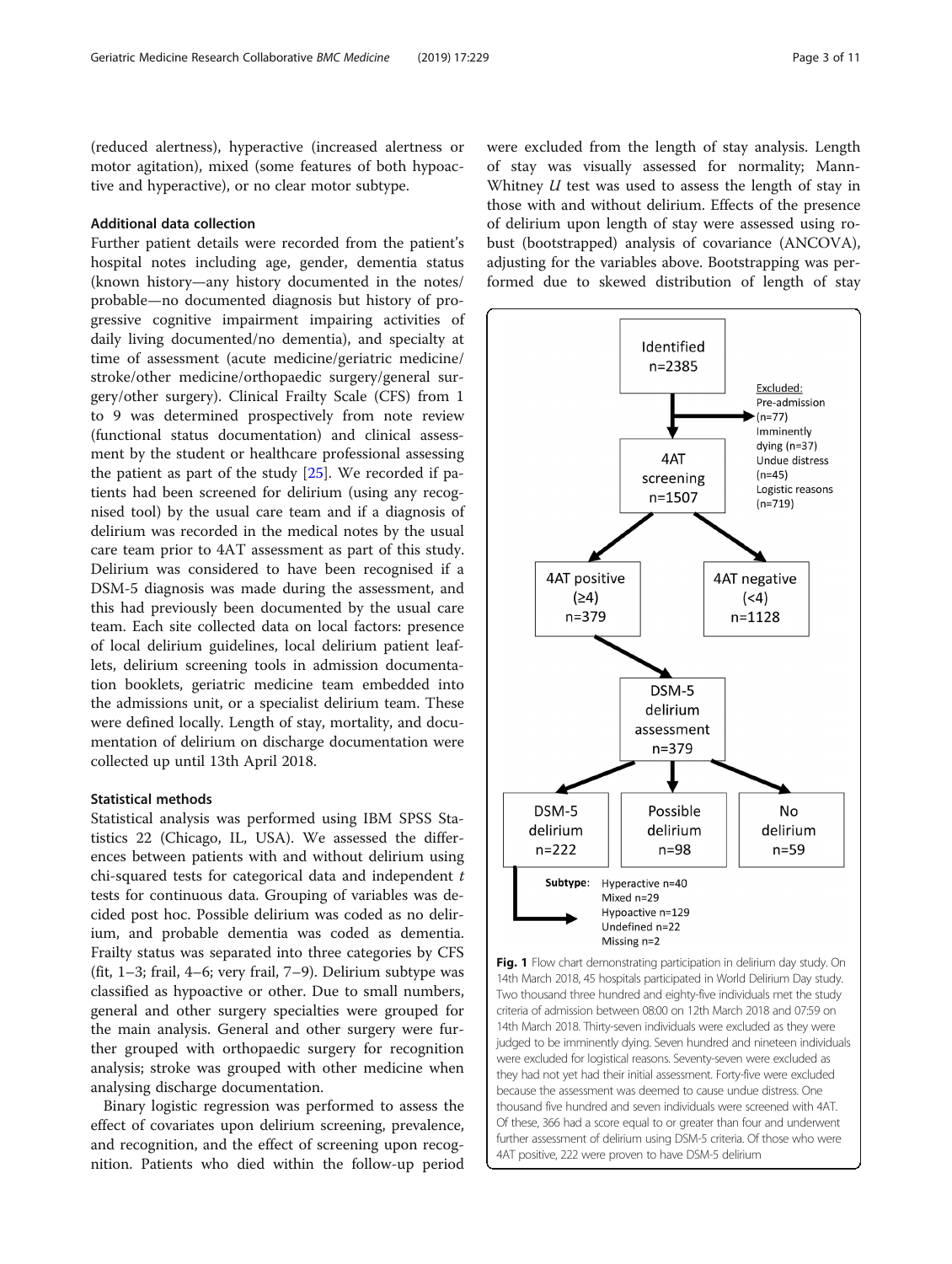using IBM SPSS Statistics 22, with the number of samples set at 1507, confidence interval set at 95%, and a simple sampling method selected. Bootstrapping was not performed for analysis of other outcomes. Association of delirium with mortality was assessed using binary logistic regression and Cox regression. A secondary analysis was performed to assess the effects of recognition and delirium subtype upon length of stay and mortality. Any missing variables and outcome data were coded as missing data, but these participants were included in all analysis, provided data was available on the presence or absence of delirium.

# Ethical approval

All data were collected as part of a multi-centre audit to assess compliance with NICE guidelines and registered through clinical governance departments. Anonymised data were securely transferred to the University of Birmingham. Ethical approval was obtained for a secondary analysis of the anonymised database from the University of Birmingham Science, Technology, Engineering, and Mathematics Ethical Review Committee (ERN\_18-1415).

# Results

A total of 45 hospitals participated (Additional file [2](#page-8-0): Figure S1), and 2385 patients were identified. Reasons for exclusion included the following: pre-admission (77), imminently dying (37), undue distress (45), and logistical reasons (719). Logistical reasons included the patient or notes being unavailable, or unavailability of staff. The final sample included 1507 patients (Fig. [1](#page-2-0)). The mean age was  $80.0$  (SD  $\pm$  8.3); 54.2% were female, 16.3% had dementia or probable dementia, 43.0% were acute medicine patients, and 68.1% had a CFS score of 4 or greater (Table 1; Additional file [2:](#page-8-0) Table S1). Mortality to follow-up was 6.7% (97/1507). The rates of missing data were low overall; the rates of missing data are included within Additional file [2](#page-8-0): Table S2.

# Delirium prevalence

With 4AT assessment, 25.1% (379/1507) scored positive  $(≥ 4/12)$ . Prevalence of DSM-5 delirium was 14.7% (222/ 1507); including those with possible delirium as well as DSM-5 delirium, prevalence was 21.2% (320/1507). Considering delirium subtypes, 18.2% (40/220) were hyperactive, 13.2% (29/220) were mixed type, 58.6% (129/220) were hypoactive, and 10.0% (22/220) had no clear subtype (as assessed by local data collectors). The presence of delirium was independently associated with increased age (per year of life: OR 1.04, CI 1.02–1.06;  $p < 0.001$ ), dementia status (OR 1.95, CI 1.36-2.79;  $p < 0.001$ ), frailty, frail (OR 4.80, CI 2.63–8.74;  $p < 0.001$ ), and very frail (OR 9.33, CI 4.79–18.17; p < 0.001). Delirium prevalence was not affected by any hospital factors or gender (Additional file [2:](#page-8-0) Table S2). Prevalence of delirium differed between specialties (Fig. [2a](#page-6-0)). However, specialty did not affect the likelihood of delirium after adjusting for age and frailty (Additional file [2:](#page-8-0) Table S3).

Table 1 Demographics of patients included in this study. Results are shown for the percentage of study participants who met each characteristic. These have been further separated for comparison between participants with and without delirium. Overall, the mean age of participants was 80.0; 54.2% were female, and 16.3% had known or probable dementia; 43.0% were admitted under acute medicine at the time of assessment; 68.0% had a CFS score of 4 or greater

|                           | All          | No delirium  | Delirium (DSM-5) | р       |  |
|---------------------------|--------------|--------------|------------------|---------|--|
| Age (mean, SD)            | 80.0 (8.3)   | 79.3 (8.3)   | 84.0 (7.4)       | < 0.001 |  |
| Gender                    |              |              |                  |         |  |
| Female                    | 54.2% (798)  | 52.9% (663)  | 62.0% (218)      | 0.013   |  |
| Dementia                  |              |              |                  |         |  |
| Known or probable         | 16.3% (244)  | 13.0% (166)  | 35.5% (78)       | < 0.001 |  |
| Specialty                 |              |              |                  |         |  |
| Acute medicine            | 43.0% (648)  | 42.2% (542)  | 47.8% (106)      | < 0.001 |  |
| Geriatric medicine        | 17.6% (265)  | 16.0% (206)  | 26.6% (59)       |         |  |
| Other medicine            | 20.9% (315)  | 22.1% (284)  | 14.0% (31)       |         |  |
| Stroke                    | 3.7% (56)    | $4.0\%$ (52) | $1.8\%$ (4)      |         |  |
| General and other surgery | 8.5% (128)   | 9.4% (121)   | $3.2\%$ (7)      |         |  |
| Orthopaedic surgery       | $6.3\%$ (95) | $6.2\%$ (80) | $6.8\%$ (15)     |         |  |
| Frailty                   |              |              |                  |         |  |
| Fit (CFS 1-3)             | 31.9% (468)  | 36.3% (453)  | $6.9\%$ (15)     | < 0.001 |  |
| Frail (CFS 4-6)           | 54.3% (796)  | 53.0% (662)  | 62.0% (134)      |         |  |
| Very frail (CFS 7-9)      | 13.7% (201)  | 10.7% (134)  | 31.0% (67)       |         |  |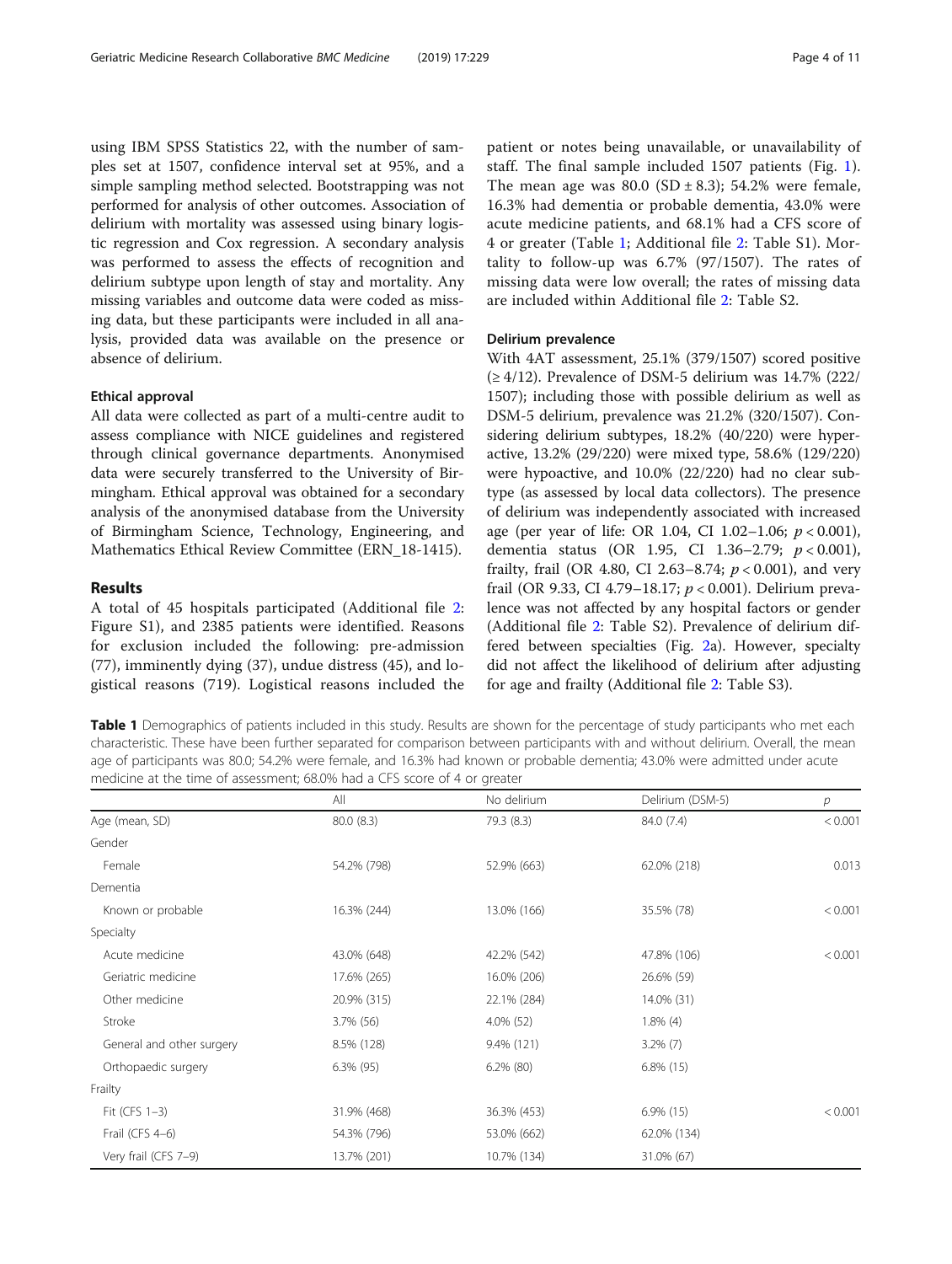# Delirium screening

There was evidence of delirium screening by the usual care team in 27.3% (410/1507). Increasing age (per year of life: OR 1.04, CI 1.02–1.06;  $p < 0.001$ ) and the presence of a local delirium specialist team (OR 2.03, CI 1.48–2.80;  $p < 0.001$ ) were associated with an increased chance of screening. Admission under general or other surgery compared to acute medicine resulted in a reduced chance of delirium screening (OR 0.38, CI 0.21–0.70;  $p = 0.002$ ) (Fig. [2b](#page-6-0)). Chances of delirium screening by the usual care team were not affected by gender, dementia status, frailty, or other hospital factors (Additional file [2:](#page-8-0) Table S4).

# Delirium recognition

The usual care team recognised DSM-5 delirium in 34.2% of cases (76/222). Increased screening rates were associated with increased recognition rates by the usual care team (OR 5.47, CI 2.67–11.21;  $p < 0.001$ ). The presence of a delirium team was associated with a decreased chance of recognition (OR 0.33, CI 0.23–0.84;  $p = 0.020$ ). Delirium was less likely to be recognised in very frail compared to fit patients (OR 0.16, CI 0.04–0.77;  $p = 0.021$ ) and general, other, and orthopaedic surgery patients compared to acute medicine (OR 0.04, CI 0.01–0.36;  $p = 0.004$ ) (Fig. [2](#page-6-0)a). Age, gender, and dementia status did not impact upon delirium recognition. Delirium recognition was not affected by delirium subtype (Additional file [2:](#page-8-0) Table S5).

### Discharge documentation

Discharge documentation was assessed in 69.4% (154/ 222) with DSM-5 delirium. Delirium was documented on discharge summaries in 28.6% (44/154) of these. Documentation on discharge summaries was not associated with any hospital or patient factors (Additional file [2](#page-8-0): Table S6).

# Delirium and length of stay

The median length of stay in patients with DSM-5 delirium was 11 days (IQR 5–21), compared to 7 days (IQR 3–14) in those without delirium ( $p < 0.001$ ). This difference remained in multivariable analysis; delirium presence was associated with a mean (bootstrapped) increased length of stay of  $+3.45$  days (CI 1.75–5.07) compared to those without ( $p = 0.001$ ). Possible delirium was associated with increased length of stay when compared to patients without delirium (+ 2.21 days, CI 0.27– 4.52;  $p = 0.038$ ); 4AT-positive status with no evidence of delirium was not associated with increased length of stay (Table [2](#page-6-0); Additional file [2:](#page-8-0) Tables S7-S8). Further post hoc tests are included in Additional file [2:](#page-8-0) Tables S9- S11. There was no association of delirium recognition or subtype with length of stay (Additional file [2:](#page-8-0) Tables S12 and S13).

The presence of DSM-5 delirium was associated with increased mortality at 1 month both before (OR 3.02, CI 1.88–4.87;  $p < 0.001$ ) and after adjusting for other variables: age, gender, frailty, specialty, and dementia (OR 2.43, CI 1.44–4.09;  $p = 0.001$ ) (Table [3\)](#page-7-0). Delirium was also associated with increased mortality in time-to-event analysis (HR 1.62, CI 1.00–2.61;  $p = 0.048$  $p = 0.048$  $p = 0.048$ ) (Table 4). Possible delirium was associated with increased odds of death in univariable but not multivariable analysis (Additional file [2](#page-8-0): Table S14). Similarly, 4AT-positive status was associated with increased odds of death in multivariable analysis (OR 2.55, CI 1.53–4.24; p < 0.001) (Additional file [2:](#page-8-0) Table S15). There was no effect of delirium recognition or subtype upon mortality (Additional file [2](#page-8-0): Tables S16 and S17).

# **Discussion**

In this multi-centre study of delirium in older acute hospital admissions, delirium was prevalent and associated with significant adverse outcomes. Delirium was more common in individuals with dementia and frailty. Delirium screening and recognition were both low. Importantly, higher screen rates were associated with fivefold higher recognition rates, demonstrating the need for screening in clinical practice. Delirium was associated with increased mortality and length of stay within one month of admission; this association remained after adjusting for age and frailty.

# Results in the context of other literature

Prevalence of delirium was lower than a previous singlesite point prevalence study (14.7% vs. 19.6%) [\[5](#page-9-0)]. However, our study focussed on new admissions only; hospital-wide point prevalence may be higher including cases of incident delirium. Positive 4AT status prevalence was similar to a multihospital study [\[26](#page-10-0)]. Increased delirium prevalence was associated with age and dementia, as previously described [[27](#page-10-0), [28\]](#page-10-0). Prevalence of different delirium subtypes was similar to results published elsewhere [[29](#page-10-0)].

Screening and recognition rates were similar to previous results [[4,](#page-9-0) [18](#page-10-0)]. This is the first study to identify differences in delirium screening and recognition rates across specialties. Specialty was not predictive of delirium presence after adjusting for age, frailty, and dementia; specialty alone does not affect chances of delirium. However, individuals admitted under surgery were 3 times less likely to be screened for delirium and 20 times less likely to be recognised as having delirium. This may be related to the training and skill set of responsible healthcare staff.

Documentation of delirium on discharge summaries was poor. This was not affected by any hospital or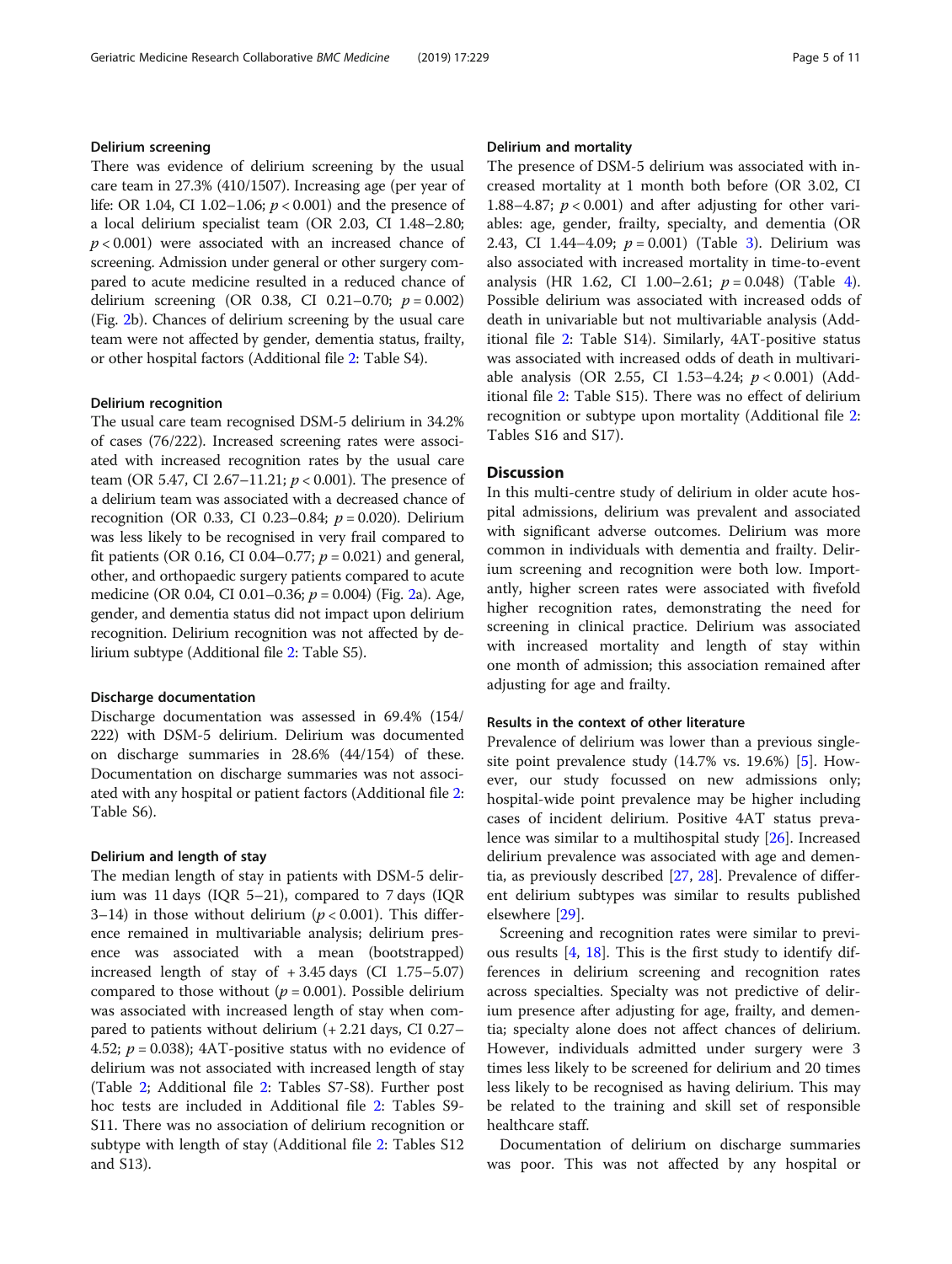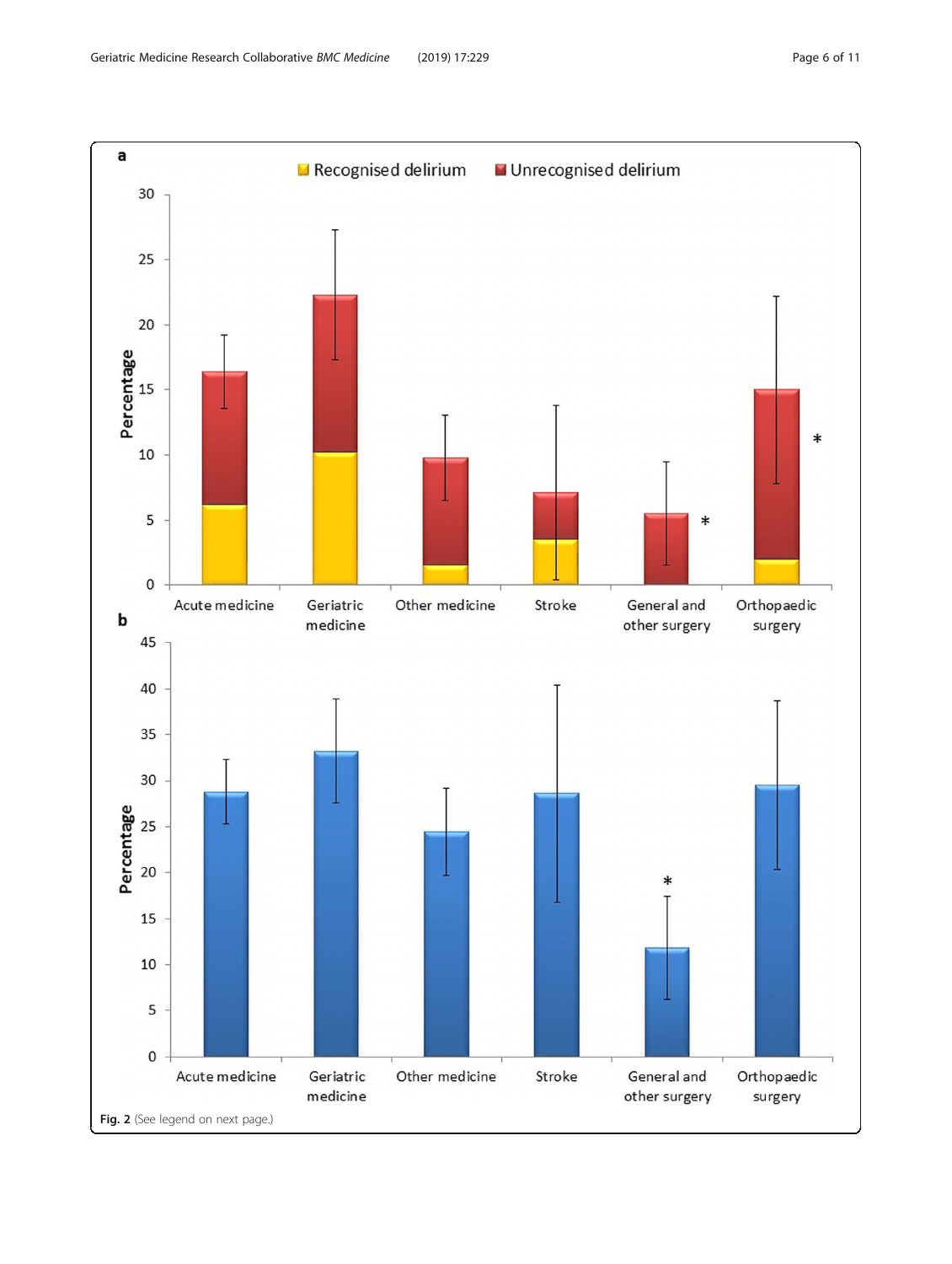#### <span id="page-6-0"></span>(See figure on previous page.)

Fig. 2 a Prevalence of recognised and unrecognised delirium by specialty. The total of each bar represents the overall prevalence of delirium within each specialty; standard error bars show the 95% confidence intervals of prevalence by specialty. The yellow portion of each bar represents recognised delirium, and the red portion of each bar represents unrecognised delirium. Prevalence differed between specialties; however, after controlling for other confounders (e.g. age), specialty was not predictive of delirium prevalence. There were reduced odds of recognition of delirium in patients admitted to general, other, or orthopaedic surgery as compared to acute medicine. **b** Screening of delirium by specialty. Each bar represents the total percentage of patients who were screened for delirium by the usual care team prior to assessment as part of this study within each specialty; the standard error bars show the 95% confidence intervals of percentage screened. Reduced odds of screening for delirium were exhibited in patients admitted under general or other surgery as compared to acute medicine

patient factors. However, this effect is not unique to delirium; a similar rate of poor communication has been described across multiple settings [\[30\]](#page-10-0). A multitude of quality improvement projects has suggested techniques to improve discharge communication with varying success [\[31](#page-10-0)–[33](#page-10-0)].

Small studies have demonstrated that frailty increases the risk of delirium [[34](#page-10-0)–[37\]](#page-10-0) and is associated with greater mortality in delirium [[37\]](#page-10-0). This is the largest study to examine this association. Patients with severe frailty were nine times more likely to have delirium, and delirium and frailty were independent risks of mortality and increased length of stay. The CFS is a widely used and valid method of measuring frailty in clinical practice  $[25]$  $[25]$ , which can be used with minimal training by non-specialists [\[38](#page-10-0)]. We have uniquely demonstrated that frail patients were far less likely to have delirium recognised. This may be due to increased misdiagnosis as chronic cognitive impairment and a perception that features are "expected" for patients with frailty in hospital. By contrast, healthcare professionals may have a different subconscious bias in how they "expect" fit patients to present in hospital. Although we included cases of probable dementia as well as known dementia, it is likely that there were other patients who had undiagnosed dementia and additional patients with mild cognitive impairment; one fifth of patients with delirium have been shown to have undiagnosed dementia

[[39\]](#page-10-0). Frailty and cognitive impairment commonly coexist [[40\]](#page-10-0); therefore, some of the effects of reduced recognition of delirium may relate to pre-existent cognitive impairment.

# What is the internal validity of our research?

There are a number of important limitations. Firstly, usual clinical teams were informed of screening and diagnosis results; this may have moderated effects of non-recognition on outcomes. However, only a single study to date has found an association between nonrecognition and adverse outcomes [[41](#page-10-0)]. Secondly, nonspecialists (healthcare staff other than geriatricians or psychiatrists) carried out the assessments. However, standardised training was provided to assessors, a structured proforma was used for assessment, and positive results were discussed with a local expert. In fact, delirium prevalence was slightly lower than previously published, suggesting if anything this method led to a higher specificity (i.e. fewer false positives). This in itself can be considered a limitation, although we purposefully used a strict interpretation of the DSM-5 criteria. The specificity of the 4AT against DSM-4 has previously been reported at 84.7%, whereas only 58.6% of 4AT-positive patients were considered to have DSM-5 delirium [\[21](#page-10-0)]. Thirdly, delirium tends to fluctuate, and delirium may not have been present when reviewed by the usual care team. The nature of delirium ascertainment was such

| Table 2 Results of post hoc tests of mean difference following robust (bootstrapped) ANCOVA. The presence of delirium was             |
|---------------------------------------------------------------------------------------------------------------------------------------|
| associated with an increased length of stay of 3.45 days. Considering possible delirium separately, there was an increased length of  |
| stay of 2.21 days compared to those without delirium. Results of statistical significance ( $p<0.005$ ) have been highlighted in bold |

| Status $(a)$              | Status (b)                | Mean<br>difference<br>$(a-b)$ | Bootstrap   |      |               |                         |         |  |  |
|---------------------------|---------------------------|-------------------------------|-------------|------|---------------|-------------------------|---------|--|--|
|                           |                           |                               | <b>Bias</b> | SE   | $\mathcal{D}$ | 95% confidence interval |         |  |  |
|                           |                           |                               |             |      |               | Lower                   | Upper   |  |  |
| No or possible delirium   | <b>Delirium</b>           | $-3.45$                       | 0.017       | 0.84 | 0.001         | $-5.07$                 | $-1.75$ |  |  |
| No delirium               | 4AT positive, no delirium | $-2.55$                       | $-0.01$     | 1.35 | 0.052         | $-5.21$                 | 0.04    |  |  |
|                           | Possible delirium         | $-2.21$                       | $-0.07$     | 1.08 | 0.038         | $-4.52$                 | $-0.27$ |  |  |
|                           | <b>Delirium</b>           | $-3.95$                       | $-0.02$     | 0.91 | 0.001         | $-5.78$                 | $-2.22$ |  |  |
| 4AT positive, no delirium | Possible delirium         | 0.34                          | $-0.06$     | 1.65 | 0.820         | $-3.00$                 | 3.61    |  |  |
|                           | <b>Delirium</b>           | $-1.41$                       | $-0.01$     | 1.50 | 0.35          | $-4.35$                 | 1.69    |  |  |
| Possible delirium         | <b>Delirium</b>           | $-1.74$                       | 0.05        | 1.31 | 0.183         | $-4.19$                 | 0.89    |  |  |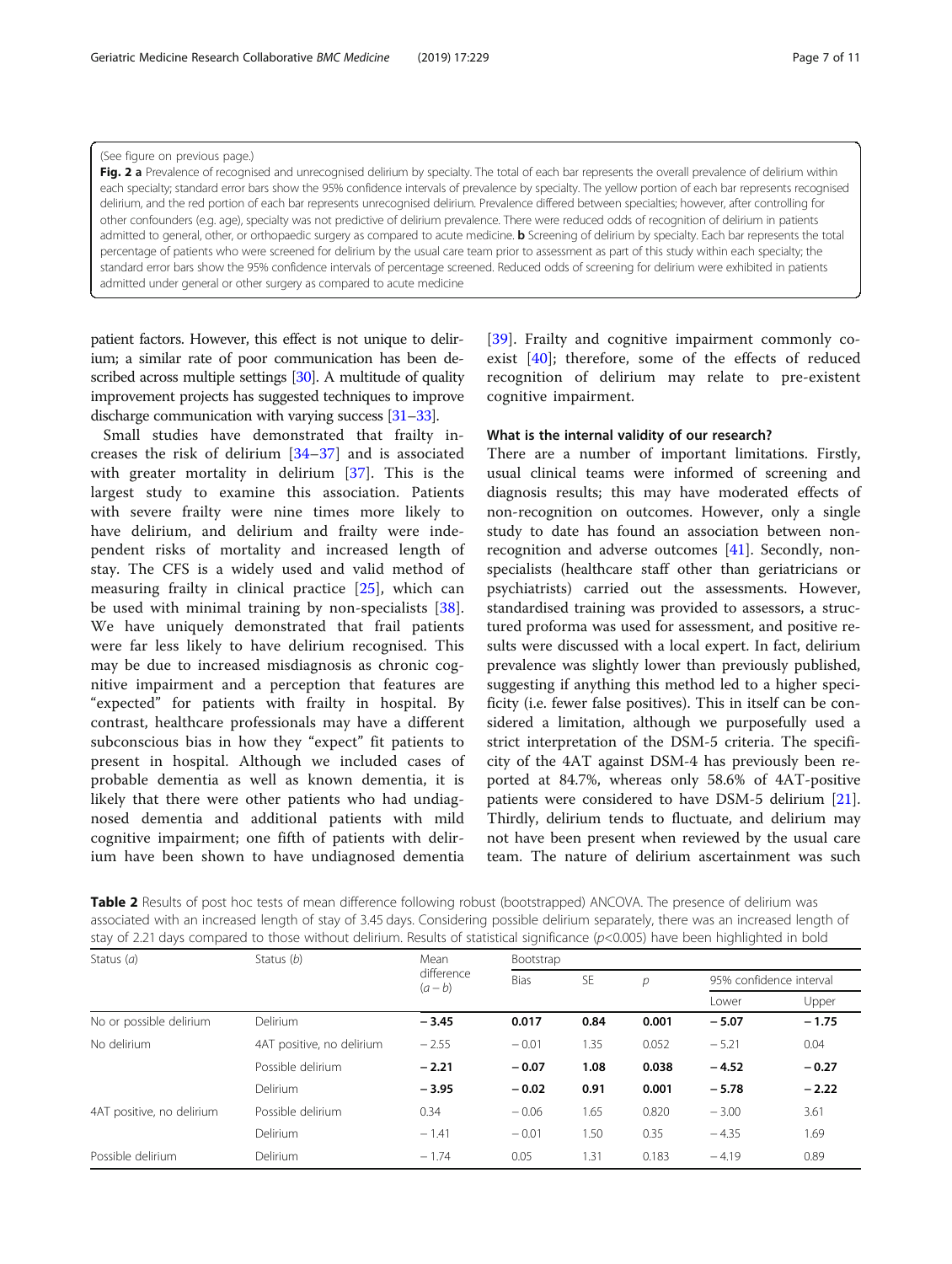| 7-9) was associated with increased odds to death to 30 days. Results of statistical significance ( $p<0.005$ ) have been denoted with $*$ |             |      |       |         |            |      |                                |       |
|-------------------------------------------------------------------------------------------------------------------------------------------|-------------|------|-------|---------|------------|------|--------------------------------|-------|
|                                                                                                                                           | Coefficient | SE.  | Wald  | Freedom | D          | OR   | 95% confidence interval for OR |       |
|                                                                                                                                           |             |      |       |         |            |      | l ower                         | Upper |
| Delirium (unadjusted)                                                                                                                     | 1.10        | 0.24 | 20.62 |         | $< 0.001*$ | 3.02 | 1.88                           | 4.87  |
| Delirium (adjusted) <sup>†</sup>                                                                                                          | 0.89        | 0.27 | 11.02 |         | $0.001*$   | 2.43 | 1.44                           | 4.09  |
| Very frail (adjusted) <sup>#</sup>                                                                                                        | 0.95        | 0.38 | 6.20  |         | $0.013*$   | 2.59 | 1 23                           | 5.48  |

<span id="page-7-0"></span>Table 3 Effect of delirium status upon odds of mortality within 30 days. Delirium was associated with an increased odds of death within 30 days both unadjusted and adjusted for other confounders. Of those other confounders measured, only being very frail (CFS

† Adjusted for age, gender, CFS, dementia status, and specialty

‡ Adjusted for delirium status, age, dementia status, and specialty

that we may have missed delirium in those who were 4AT negative. Using the published sensitivity of the 4AT as  $89.7\%$  [\[21\]](#page-10-0), we estimate this to be 25 of the 1141 who were 4AT negative. Therefore, results comparing outcomes between delirium and no delirium should be treated with caution. We suggest that given the welldescribed association of delirium to mortality, this is likely to have tempered our published results.

# What are the messages for routine clinical practice?

Specialist delirium teams have developed in hospitals in recent years with an aim to improve delirium management. Delirium teams improved the likelihood of delirium screening but actually reduced the likelihood of recognition. This contradiction could be due to inherent differences in how a delirium team diagnose delirium. Alternative solutions to improve routine delirium screening (e.g. embedded screening tools in admission documentation) were not associated with better screening rates. In the UK, 4AT screening in older trauma patients is financially driven; screening was similar to acute medicine, and yet recognition was reduced [\[42](#page-10-0)]. We consider that, although screening can improve recognition, wider training is needed alongside this. Trusts wishing to invest in delirium teams should ensure adequate training is provided to team members. We did not collect data on if formal delirium education or screening training had been targeted towards certain wards within individual hospitals. We were, therefore, unable to assess for intrahospital factors that may lead to local variations within the same hospital, beyond specialty itself.

Possible delirium was defined as meeting individual but not all reference standard criteria. We consider

this synonymous with subsyndromal delirium, defined as the presence of one or more symptoms of delirium, not meeting criteria for or progressing to delirium [\[43](#page-10-0)]. Standardised criteria to aid diagnosis do not exist; however, it is increasingly recognised as an important condition in its own right. Associations with increased length of stay [[44\]](#page-10-0), institutionalisation [\[45](#page-10-0)], and mortality [[45\]](#page-10-0) have been demonstrated. We report similar results. The majority of individuals with a positive 4AT score had either possible or definite delirium, and 4AT-positive status by itself predicts adverse outcomes. This highlights the value of the 4AT to identify those at high risk and reiterates that screening should become routine practice. We suggest that in an acute hospital environment, a positive 4AT highlights patients at increased risk of adverse outcome. We recommend pairing of a comprehensive delirium management strategy (such as the TIME Bundle from the Scottish Delirium Association) [[46\]](#page-10-0).

# Conclusions

Within the UK, delirium is highly prevalent amongst older hospital inpatients across specialties. Delirium is a severe condition associated with increased length of stay and mortality. Older adults with frailty are particularly vulnerable to delirium, and as frailty is associated with adverse outcomes in its own right, these patients exhibit greatest vulnerability. Unfortunately, our results suggest that delirium is less likely to be recognised in the frailest patients. We recommend that national quality improvement strategies should be implemented to increase screening and recognition of delirium, particularly focussing on patients with frailty and those admitted under surgical specialties.

Table 4 Effect of delirium status upon time to death with follow-up to 30 days. The presence of delirium was associated with a greater risk of an earlier death; no other variables were significant in time to death analysis

|                                  | Coefficient | SE   | Wald | Freedom |       | ΗR  | 95% confidence interval for OR |       |
|----------------------------------|-------------|------|------|---------|-------|-----|--------------------------------|-------|
|                                  |             |      |      |         |       |     | Lower                          | Upper |
| Delirium (unadjusted)            | 0.58        | 0.23 | 6.25 |         | 0.012 | .78 | 1.13                           | 2.81  |
| Delirium (adjusted) <sup>†</sup> | 0.48        | 0.24 | 3.90 |         | 0.048 | .62 | 00.1                           | 2.61  |

† Adjusted for age, gender, CFS, dementia status, and specialty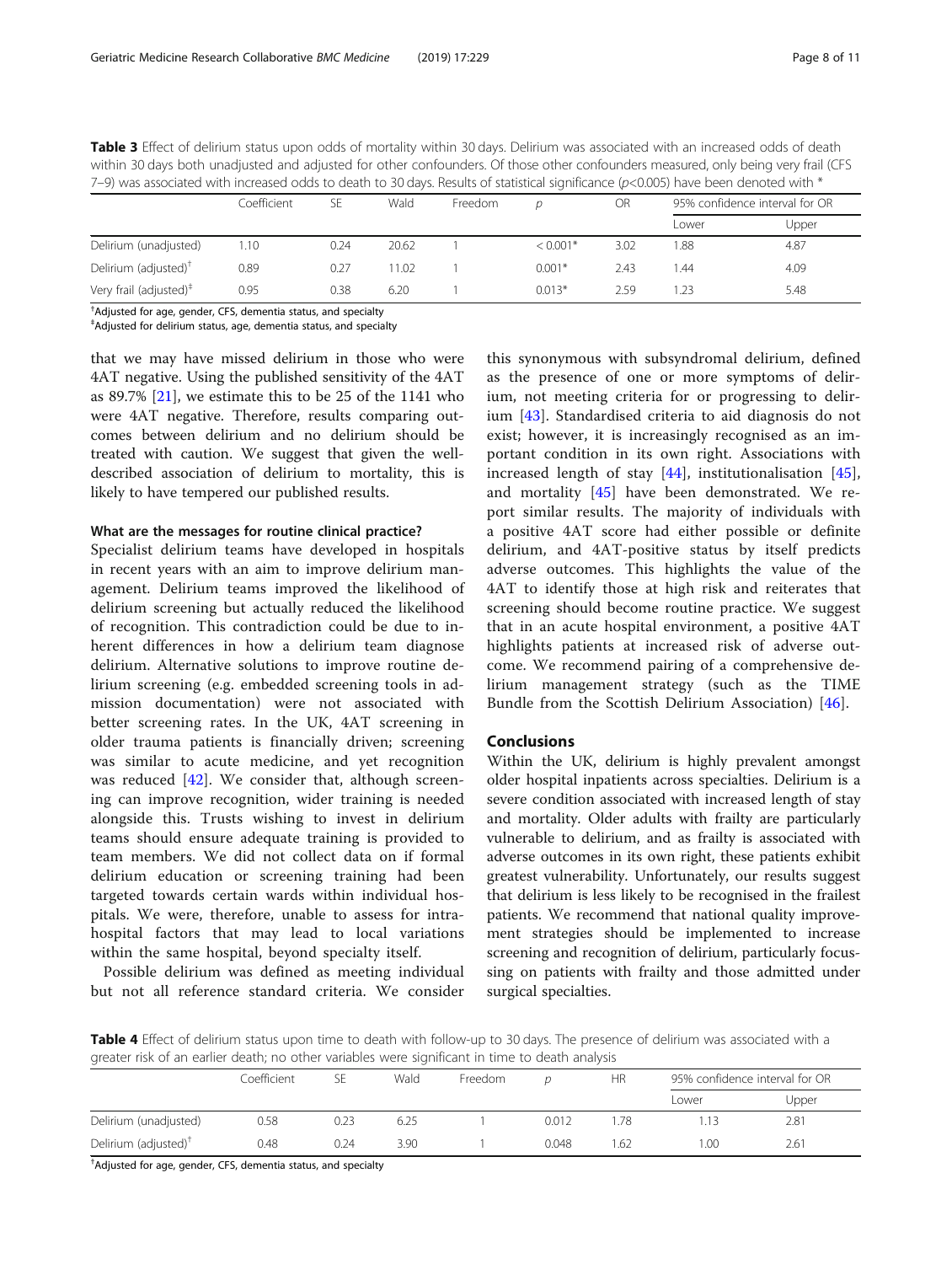<span id="page-8-0"></span>Supplementary information accompanies this paper at [https://doi.org/10.](https://doi.org/10.1186/s12916-019-1458-7) [1186/s12916-019-1458-7.](https://doi.org/10.1186/s12916-019-1458-7)

Additional file 1. Proforma used for data collection including screening and reference standard diagnosis.

Additional file 2. Supplementary figures and tables as referenced within the main text.

Additional file 3. Strengthening the Reporting of Observational Studies in Epidemiology (STROBE) guideline checklist.

#### Acknowledgements

We wish to thank the following individuals who contributed towards data collection but did not contribute to authorship of this paper: Ashish Vasudev (University of Bristol), Asim Ahmad (University of Bristol), Afnan Wahballa (Scarborough General Hospital), Giles Hall (Warwick Hospital), Sammy Carter (Warwick Hospital), Felicity Leishman (Warwick Hospital), William Hunt (Warwick Hospital), Rhianna Davies (Walsall Manor Hospital), Karthik Basker (University of Birmingham), and Jessel Varghese (University Hospitals North Midlands).

Geriatric Medicine Research Collaborative:

Manuscript preparation: Carly Welch (University of Birmingham), Lauren McCluskey (University of Birmingham), Daisy Wilson (University of Birmingham), and George E Chapman (University of Birmingham) Steering and data analysis group: Carly Welch (University of Birmingham), Lauren McCluskey (University of Birmingham), Daisy Wilson (University of Birmingham), and Thomas A Jackson (University of Birmingham) (overall guarantor and senior author)

Advisory group: Jonathan Treml (University Hospitals Birmingham NHS Foundation Trust), Daniel Davis (University College London), Emma Cunningham (Queen's University Belfast), Claire Copeland (NHS Forth Valley), Terrence Quinn (University of Glasgow), Thomas Pinkney (University of Birmingham), and Rahul Mahida (University of Birmingham) Data analysis advisor: Peter Nightingale (University Hospitals Birmingham NHS Foundation Trust)

Regional leads: Sarah Richardson (North East), Oliver Todd (Yorkshire), Ruth Willott (East Midlands), Kelli Torsney (East of England), Mary Ni Lochlainn (London), Kumudhini Giridharan (Kent, Surrey, and Sussex), Natalie Cox (Wessex), Jane Masoli (Peninsula), Lindsay Ronan (Peninsula), Victoria Gaunt (Severn), Benjamin Jelley (Welsh Geriatricians' research Network, Wales), Joanne Taylor (North West), and Roisin Healy (Northern Ireland) Other collaborators: Emily Rose (University Hospital Ayr), Megan Parkinson (University Hospital Ayr), Ajay Macharouthu (University Hospital Ayr), Eilidh McKenzie (NHS Forth Valley), Roisin McCormack (NHS Forth Valley), Jasmine Hart (Perth Royal Infirmary), Alison McCulloch (Perth Royal Infirmary), Neil Henderson (Perth Royal Infirmary), Louise Beveridge (Perth Royal Infirmary), Emma Elliott (University of Glasgow), Bogna Drozdowska (University of Glasgow), Martin Taylor-Rowan (University of Glasgow), Natasha Christodoulides (Oxford University Hospitals), James Allen (Oxford University Hospitals), Harriet Brown (Oxford University Hospitals), Jennifer Champion (Oxford University Hospitals), Riana Patel (Stoke Mandeville Hospital), Ghazal Hodhody (Stoke Mandeville Hospital), Kara Mayor (Stoke Mandeville Hospital), Christopher James Miller (University Hospitals of Leicester NHS Trust), Mark Studley (University Hospitals of Leicester NHS Trust), Vishnu Prasad (University Hospitals of Leicester NHS Trust), Emma Mumtaz (University Hospitals of Leicester NHS Trust), Sam Cohen (University Hospitals of Leicester NHS Trust), Sherif Abdelbadiee (University Hospitals of Leicester NHS Trust), Anna Lewis (King's Mill Hospital), Bushra Khizar (King's Mill Hospital), Hannah Pendleton (King's Mill Hospital), Teresa Harkin (King's Mill Hospital), Steve Rutter (King's Mill Hospital), Ayoub Behbahani (Southport Hospital), Abolfazl Behbahani (Liverpool University), Ani Tencheva (South Tyneside Hospital), Rachel King (South Tyneside Hospital), Laura Jones (South Tyneside Hospital), Alex Hornsby (South Tyneside Hospital), Robbie Horton (South Tyneside Hospital), Kate Foster (South Tyneside Hospital), Kirsty Moore (University Hospital of North Durham), Vincent McCormack (University Hospital of North Durham), Matthew Kearney (University Hospital of North Durham), Emma Fisken (Newcastle Hospitals), Rory Durcan (Newcastle Hospitals), Elizabeth Deacon (Newcastle Hospitals), Jane Noble (Newcastle Hospitals), Arunkumar Annamalai (North Tees and Hartlepool NHS Foundation Trust), Roxana Taranu (North Tees and

Hartlepool NHS Foundation Trust), Michael Sen (North Tees and Hartlepool NHS Foundation Trust), Pryankaran Mithrakumar (North Tees and Hartlepool NHS Foundation Trust), Laura Briggs (North Tees and Hartlepool NHS Foundation Trust), Jamal Bhatti (North Tees and Hartlepool NHS Foundation Trust), Shiv Bhakta (Cambridge University Hospitals), Amaka Achara (Hinchingbrooke Hospital), Elizabeth Ellis (Hinchingbrooke Hospital), Sejlo Koshedo (Hinchingbrooke Hospital), Ayesha Aamir (Hinchingbrooke Hospital), Edward Wu (Hinchingbrooke Hospital), Abdullah B Khalid (Hinchingbrooke Hospital), Parrthiepan Visvaratnam (Hinchingbrooke Hospital), Ijeoma Obi (Peterborough City Hospital), Nader Nashed (Peterborough City Hospital), Chioma Iwu (Peterborough City Hospital), Sneha Gurung (Peterborough City Hospital), Shonit Nagumantry (Peterborough City Hospital), Olugbenro Akintade (Peterborough City Hospital), Valerie Page (West Hertfordshire Hospitals NHS Trust), Kwasi Debrah (West Hertfordshire Hospitals NHS Trust), Katie Ball (West Hertfordshire Hospitals NHS Trust), Jabed Ahmed (West Hertfordshire Hospitals NHS Trust), Zhao Xiao Bei (West Hertfordshire Hospitals NHS Trust), Sarah B McClelland (Weston General Hospital), Michael Haley (Weston General Hospital), Norman Pang (Weston General Hospital), Andre Le Poideven (Weston General Hospital), Emily Moore (Weston General Hospital), Freya Cooper (Weston General Hospital), Natalie Grundmann (Weston General Hospital), Elizabeth Lonsdale-Eccles (Yeovil District Hospital), Janine Valentine (Yeovil District Hospital), Emma Stratton (University Hospitals Bristol NHS Trust), Emily Bowen (University Hospitals Bristol NHS Trust), Miriam Thake (University Hospitals Bristol NHS Trust), Dorothy Kuek (University of Bristol), Wioletta Pyc (University of Bristol), Deborah Scott (University Hospitals Bristol NHS Trust), Frances Rickard (University Hospitals Bristol NHS Trust), Natalie Gaskell (University Hospitals Bristol NHS Trust), Helen McDonald (Gloucester Royal Hospital), Victoria Gaunt (Gloucester Royal Hospital), Sam Mills (Gloucester Royal Hospital), Stuart Winearls (Gloucester Royal Hospital), Paapa A-Odame (University of Bristol), Ciaran Barlow (University of Bristol), Isabelle Nicholls (University of Bristol), Emma Norman (University of Bristol), Kim Kirrane (Derriford Hospital), Peter Jackson (Derriford Hospital), Christian Chourot (Derriford Hospital), Laura Jayne Beeley (Royal Cornwall Hospital Trust), Aaron Kay (Royal Cornwall Hospital Trust), Victoria Clayton (Royal Cornwall Hospital Trust), John Marshall (Royal Cornwall Hospital Trust), Hannah Morgan (Royal Cornwall Hospital Trust), George Naish (Royal Cornwall Hospital Trust), Clare Hunt (Maidstone and Tunbridge Wells NHS Trust), Rajeev Mishra (Maidstone and Tunbridge Wells NHS Trust), Saurav Bhattacharya (Maidstone and Tunbridge Wells NHS Trust), Nisha Rai (East Kent Hospitals), Ahmad Alareed (East Kent Hospitals), Clementine Anderson (East Kent Hospitals), Ganapathy Bhat (East Kent Hospitals), Sandra Darko (East Kent Hospitals), Pedro Vila De Mucha (East Kent Hospitals), David Saliu (East Kent Hospitals), Karen Beharry (East Kent Hospitals), Laurence Caines (East Kent Hospitals), Sanojan Bremakumar (East Kent Hospitals), Daniel Furmedge (Guy's & St Thomas' NHS Foundation Trust), Celine Bultynck (Guy's & St Thomas' NHS Foundation Trust), Esther Hindley (Guy's & St Thomas' NHS Foundation Trust), Elaine Seymour (Guy's & St Thomas' NHS Foundation Trust), Darmiga Thayabaran (Guy's & St Thomas' NHS Foundation Trust), Cal Doherty (Guy's & St Thomas' NHS Foundation Trust), John Frewen (King's College Hospital), Oluwatosin O Abiola (King's College Hospital), Simon Tetlow (King's College Hospital), Guy Tinson (King's College Hospital), Olivia Morrow (King's College Hospital), Isabel Greaves (King's College Hospital), Rachael Bygate (King's College Hospital), Aayenah Yunus (King's College Hospital), Catherine Bryant (King's College Hospital), Howell Jones (University College London), Helen Bowden (University College London), Rose Laud (University College London Hospitals), Keziah Austin (University College London Hospitals), Farrah Bahsoon (University College London Hospitals), Martin Glasser (Royal Free London NHS Foundation Trust), Khai Lee Cheah (Royal Free London NHS Foundation Trust), James Speed (University College London), Lucy Porter (University College London), James Dove (Camden & Islington NHS Foundation Trust), Katrin Hoffman (University College London), Olivia Evans (Lewisham & Greenwich NHS Trust), Taran Nandra (Lewisham & Greenwich NHS Trust), Leeying Giet (Lewisham & Greenwich NHS Trust), Simon Stapley (Scarborough General Hospital), Imola Bargaoanu (Scarborough General Hospital), Ismail Kadir (Scarborough General Hospital), Adam McClean (Scarborough General Hospital), Pranav Mishra (Scarborough General Hospital), Katie Houldershaw (Scarborough General Hospital), Ana Andrusca (Scarborough General Hospital), Emmy Abu (Scarborough General Hospital), Adam Swietoslawski (Scarborough General Hospital), Bilquis Ahmed (Scarborough General Hospital), Matthew Ansell (Scarborough General Hospital), Saad Abdullah (Scarborough General Hospital), Shoaib Iqbal (Scarborough General Hospital), James Wilcockson (Scarborough General Hospital), Angela Kabia (Scarborough General Hospital), Karthika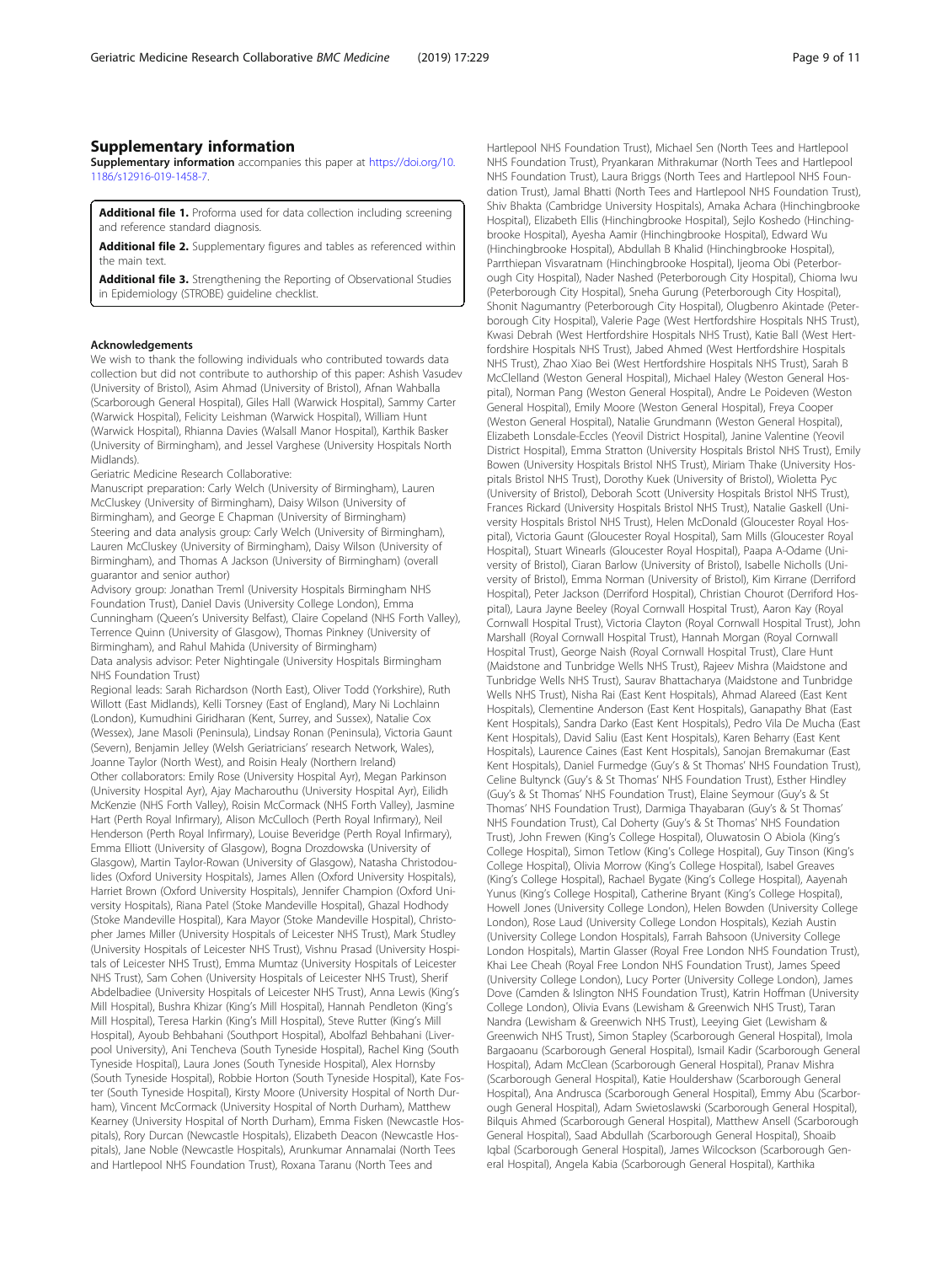<span id="page-9-0"></span>Velusamy (Scarborough General Hospital), Nihaad Syed (Scarborough General Hospital), Charlotte Chuter (Scarborough General Hospital), Hamza Ahmed (Scarborough General Hospital), Sarah Ahmad (Scarborough General Hospital), Gladys Ofoche (Scarborough General Hospital), Jacqueline Ibanichuka (Scarborough General Hospital), Alice Wheeler (Bradford Royal Infirmary), Angharad Chilton (Bradford Royal Infirmary), Zainab Hussain (Bradford Royal Infirmary), Felicia Tan (Bradford Royal Infirmary), Sinead Quinn (Warwick Hospital), Paul Croft (Warwick Hospital), Amy Walker (Warwick Hospital), Charlotte Bell (Warwick Hospital), Claire Wilkes (Warwick Hospital), Eliza Griffiths (Warwick Hospital), James Reid (Warwick Hospital), Ahmed Abras (Walsall Manor Hospital), Muhammad Adam (Walsall Manor Hospital), Awolkhier Mohammedseid-Nurhussien (Walsall Manor Hospital), Sohail Shakeel (Walsall Manor Hospital), Zarah Amin (Walsall Manor Hospital), Georgia R Layton (Walsall Manor Hospital), Nathan Ingamells (University of Birmingham), Jemima Taylor (University of Birmingham), Luke Wynne (University of Birmingham), Wan Idoracaera Calisa Ikhwan (Walsall Manor Hospital), Hanna Waraich (Walsall Manor Hospital), Olivia Cooper (Walsall Manor Hospital), Philip Thomas (Sandwell and West Birmingham NHS Trust), Emily Williamson (Sandwell and West Birmingham NHS Trust), Huma Naqvi (Sandwell and West Birmingham NHS Trust), Helena Lee (Sandwell and West Birmingham NHS Trust), Elizabeth Holmes (University Hospitals North Midlands), Megan Offer (University Hospitals North Midlands), Alex McQuillan (University Hospitals North Midlands), Emma Jay (University Hospitals North Midlands), Hannah Currie (Wye Valley NHS Trust), Sureena Janagal (Wye Valley NHS Trust), Gary Kumbun (Wye Valley NHS Trust), Rodric Jenkin (Wye Valley NHS Trust), Holly Jacques (University Hospitals Birmingham (Good Hope Hospital)), James Gaywood (University Hospitals Birmingham (Good Hope Hospital)), Laura Babb (University Hospitals Birmingham (Good Hope Hospital)), Moe Su Su San (University Hospitals Birmingham (Good Hope Hospital)), Sasha Porter-Bent (University Hospitals Birmingham (Good Hope Hospital)), Daisy Wilson (University Hospitals Birmingham (Birmingham Heartlands Hospital)), Tarunya Vedutla (University Hospitals Birmingham (Birmingham Heartlands Hospital)), Asiodu Nneamaka (University Hospitals Birmingham (Solihull Hospital)), Anum Cheema (University Hospitals Birmingham (Solihull Hospital)), Hannah Moorey (Sandwell and West Birmingham NHS Trust), Asma Khan (Sandwell and West Birmingham NHS Trust), Zeinab Majid (Sandwell and West Birmingham NHS Trust), Puja Jatti (Sandwell and West Birmingham NHS Trust), Abhishek Gupta (University Hospitals Birmingham NHS Trust), Tammy Lee (University Hospitals Birmingham NHS Trust), Helen Chamberlain (University Hospitals Birmingham NHS Trust), Clare Hughes (University Hospitals Birmingham NHS Trust), Alexis Giles (University Hospitals Birmingham NHS Trust), Tamsin Critchlow (University Hospitals Birmingham NHS Trust), Bethan Morgan (University of Birmingham), Alice Moseley (University of Birmingham), Grace Fennelly (University of Birmingham), Sophie Pettler (University of Birmingham), Edward Bilton (University of Birmingham), Emma Astaire (University of Birmingham), William McKeown (Belfast Health and Social Care Trust), Katherine Williamson (Belfast Health and Social Care Trust), Caroline Rice (Belfast Health and Social Care Trust), Sharan Ramakrishna (Anuerin Bevan University Health Board), Zahid Subhan (Anuerin Bevan University Health Board), Nedaa Haddad (Anuerin Bevan University Health Board), and Anjli Krishan (Scarborough General Hospital)

#### Authors' contributions

CW, LM, DW, and TAJ designed the protocol for this study, collected the data, and analysed and interpreted the results. CW, LM, DW, and GEC prepared the first manuscript draft. JT, DD, EC, CC, and TQ made substantial contributions to the design of the work, data collection, and manuscript revisions. TP and RM contributed to the interpretation of the data and substantive revisions. PN substantially contributed to and supported the data analysis. SR, OT, RW, KT, MN, KG, NC, JM, LR, VG, BJ, JT, and RH substantially contributed to the conception, design, and acquisition of the data. All other collaborators substantially contributed to the acquisition, analysis, and interpretation of the data. All authors read and approved the final manuscript.

#### Funding

No specific funding was obtained for this study. The Geriatric Medicine Research Collaborative has received funding from the British Geriatrics Society to cover running costs of the collaborative.

#### Availability of data and materials

The datasets used and/or analysed during the current study are available from the corresponding author on reasonable request.

#### Ethics approval and consent to participate

This study was conducted at each individual site as part of a national audit of delirium screening; confirmation was obtained from the Birmingham Research Ethics Committee that review by a research ethics committee was not required, as per HRA guidance. The audit was registered at each site as per local governance policies. Anonymous data was collected centrally, and the University of Birmingham ethical review committee provided approval for secondary data analysis of the anonymised database (ERN\_18-1415).

#### Consent for publication

Not applicable—no personal information has been included within this publication, and all data used in the analysis was fully anonymised.

#### Competing interests

The authors declare that they have no competing interests.

# Received: 19 August 2019 Accepted: 30 October 2019

#### References

- 1. American Psychiatric Association. Diagnostic and Statistical Manual of Mental Disorders (DSM-5®). 5th ed; 2013.
- 2. Inouye SK, Westendorp RG, Saczynski JS. Delirium in elderly people. Lancet. 2014;383(9920):911–22.
- 3. Grover S, Sharma A, Aggarwal M, Mattoo SK, Chakrabarti S, Malhotra S, et al. Comparison of symptoms of delirium across various motoric subtypes. Psychiatry Clin Neurosci. 2014;68(4):283–91.
- 4. Siddiqi N, House AO, Holmes JD. Occurrence and outcome of delirium in medical in-patients: a systematic literature review. Age Ageing. 2006;35(4): 350–64.
- 5. Ryan DJ, O'Regan NA, Caoimh RO, Clare J, O'Connor M, Leonard M, et al. Delirium in an adult acute hospital population: predictors, prevalence and detection. BMJ Open. 2013;3(1). [https://doi.org/10.1136/bmjopen-2012-](https://doi.org/10.1136/bmjopen-2012-001772) [001772](https://doi.org/10.1136/bmjopen-2012-001772).
- Pendlebury S, Lovett N, Smith S, Dutta N, Bendon C, Lloyd-Lavery A, et al. Observational, longitudinal study of delirium in consecutive unselected acute medical admissions: age-specific rates and associated factors, mortality and re-admission. BMJ Open. 2015;5(11):e007808.
- 7. Partridge JS, Martin FC, Harari D, Dhesi JK. The delirium experience: what is the effect on patients, relatives and staff and what can be done to modify this? Int J Geriatr Psychiatry. 2013;28(8):804–12.
- 8. Jackson TA, MacLullich AMJ, Gladman JRF, Lord JM, Sheehan B. Diagnostic test accuracy of informant-based tools to diagnose dementia in older hospital patients with delirium: a prospective cohort study. Age Ageing. 2016;45(4):505–11.
- 9. Davis DH, Muniz-Terrera G, Keage HA, Stephan BC, Fleming J, Ince PG, et al. Association of delirium with cognitive decline in late life: a neuropathologic study of 3 population-based cohort studies. JAMA Psychiatry. 2017;74(3): 244–51.
- 10. Davis DH, Muniz Terrera G, Keage H, Rahkonen T, Oinas M, Matthews FE, et al. Delirium is a strong risk factor for dementia in the oldest-old: a population-based cohort study. Brain. 2012;135(Pt 9):2809–16.
- 11. Jung P, Pereira MA, Hiebert B, Song X, Rockwood K, Tangri N, et al. The impact of frailty on postoperative delirium in cardiac surgery patients. J Thorac Cardiovasc Surg. 2015;149(3):869–75.e1–2.
- 12. Assmann P, Kievit P, van der Wulp K, Verkroost M, Noyez L, Bor H, et al. Frailty is associated with delirium and mortality after transcatheter aortic valve implantation. Open Heart. 2016;3(2):e000478.
- 13. Chew J, Lim WS, Chong MS, Ding YY, Tay L. Impact of frailty and residual subsyndromal delirium on 1-year functional recovery: a prospective cohort study. Geriatr Gerontol Int. 2017;17(12):2472–8.
- 14. Guerini F, Frisoni GB, Morghen S, Speciale S, Bellelli G, Trabucchi M. Clinical instability as a predictor of negative outcomes among elderly patients admitted to a rehabilitation ward. J Am Med Dir Assoc. 2010;11(6):443–8.
- 15. Ritter SRF, Cardoso AF, Lins MMP, Zoccoli TLV, Freitas MPD, Camargos EF. Underdiagnosis of delirium in the elderly in acute care hospital settings: lessons not learned. Psychogeriatrics. 2018;18(4):268–75.
- 16. Welch C, Jackson TA. Can delirium research activity impact on routine delirium recognition? A prospective cohort study. BMJ Open. 2018;8(10): e023386.